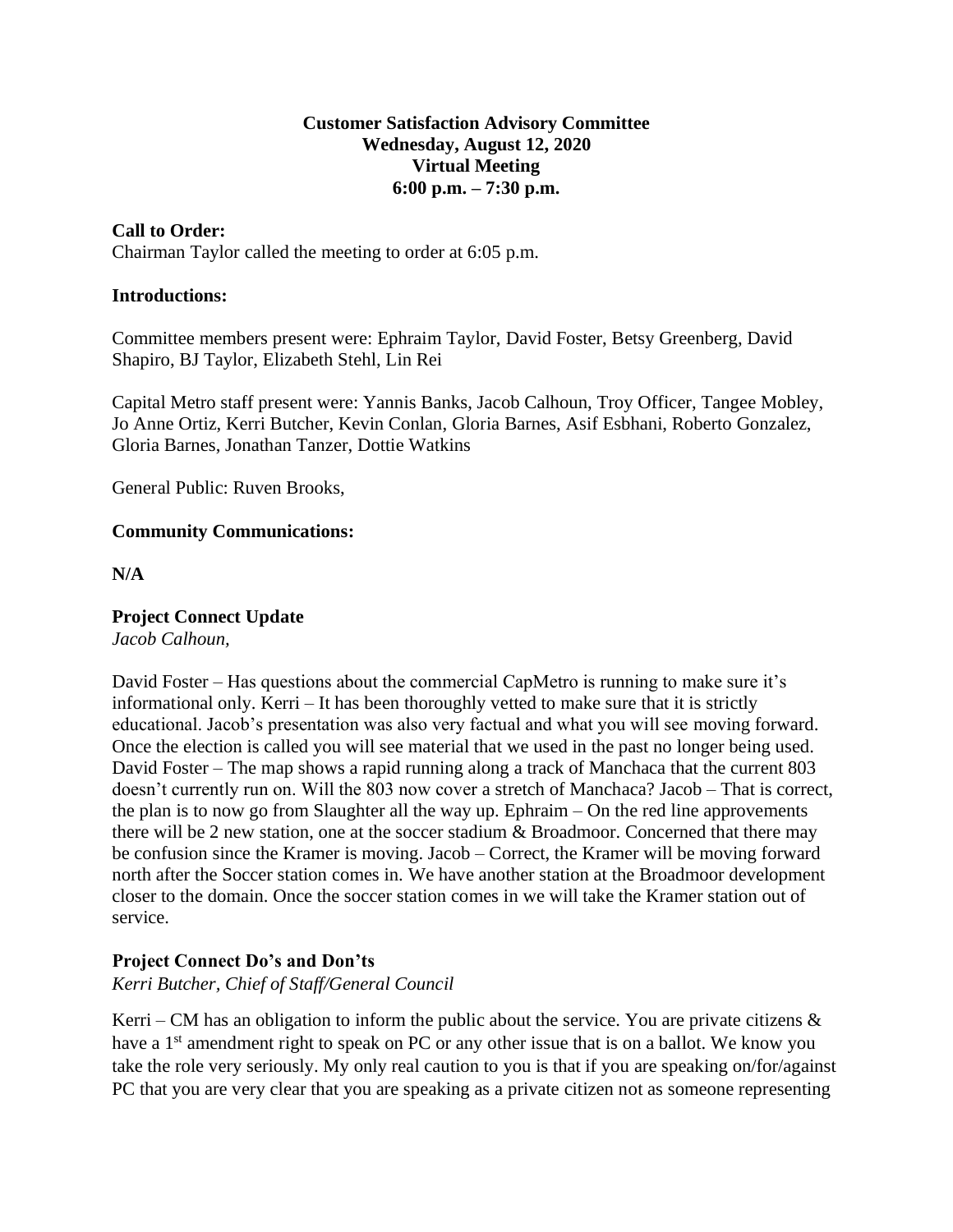Capital Metro. David  $F$  – There is nothing stopping CSAC from taking a position as a committee? Kerri – That is correct. That is your role as CSAC to take positions and make recommendations to the board.

#### **August System Change**

*Roberto Gonzalez, Director Service Planning*

We have been planning  $&$  looking at scenarios since March. Fortunately, since CapRemap when we went to Sunday service we still had a good level of service on the street. We reduced bus service on the street by 20%. Within a week of that we suspended Express service. We have been working with & monitoring what the City of Austin, AISD & UT were doing. UT was our trigger point. They are a major influence with what they will be doing for classes. Class schedules will be spread out from 8 am to 8 pm. When they go into session, students won't return back to the University after Thanksgiving break. That is something we are taking in consideration as well. We will be doing a partial reinstatement of Fall service. There are some routes we will be doing additional frequency to help with social distancing. Our Weekday will be 5 am to midnight, our Saturday service will be 6 am to midnight. Sunday will stay the same. Routes around UT will be 15 mins or better. Metrorail service will remain the same, M-F, no late nights and no Saturday Service. MetroRapid will resume 10 min service. Currently it is modified Sunday so it's about every 15 mins. Route 1 will increase to every 20, from every 30 mins. We are not returning all Express routes right now. The 980, 981and 987 and Night Owls will still be on hold.

#### **Budget Update**

### *Kevin Conlan, Director, Budget Financial Planning*

Budget process kicked off in February. Our goal for next years budget is to stay flat to present year budget. We have projected gradual sales tax recovery for this year & remainder of next year. We will meet all of our operational goals. We are projecting \$321 million in Revenue and \$275.1 million for operating expenses. The majority of our budget on operating side is for contracts to run our services. There will be no fare increase for next year. We have drawn 75% down of CARES Act funding so far and will draw down the rest in August. It has been a huge help for the agency. We are planning to launch 1 new Pickup Zone next year, TBD. There will be a salary freeze for next year & flat staffing levels with no new hires. For Electric buses we are projecting an additional 71 buses over the next 5 years. We have already achieved our service enhancements that we can for bus stop enhancements. We are on track to meet our PTC deadline for December 2020. For 2021 we are planning just over 95 million for capital projects. For 2021 we have over 9 million in capital projects that we have put on hold until we start to see economy recovery. We will publish draft budget online by Aug 24<sup>th</sup>. Last week of August we will hold online webinars on the budget.

#### **Public Safety Update**

*Troy Officer, Manager Public Safety*

We will look to seek Legislative approval in 2021 to create a CapMetro Police Department. After that we will hire a Police Chief in 2022, have a small CapMetro PD and transition a lot of those officers to non-sworn personnel. They will all have security, safety, customer service and de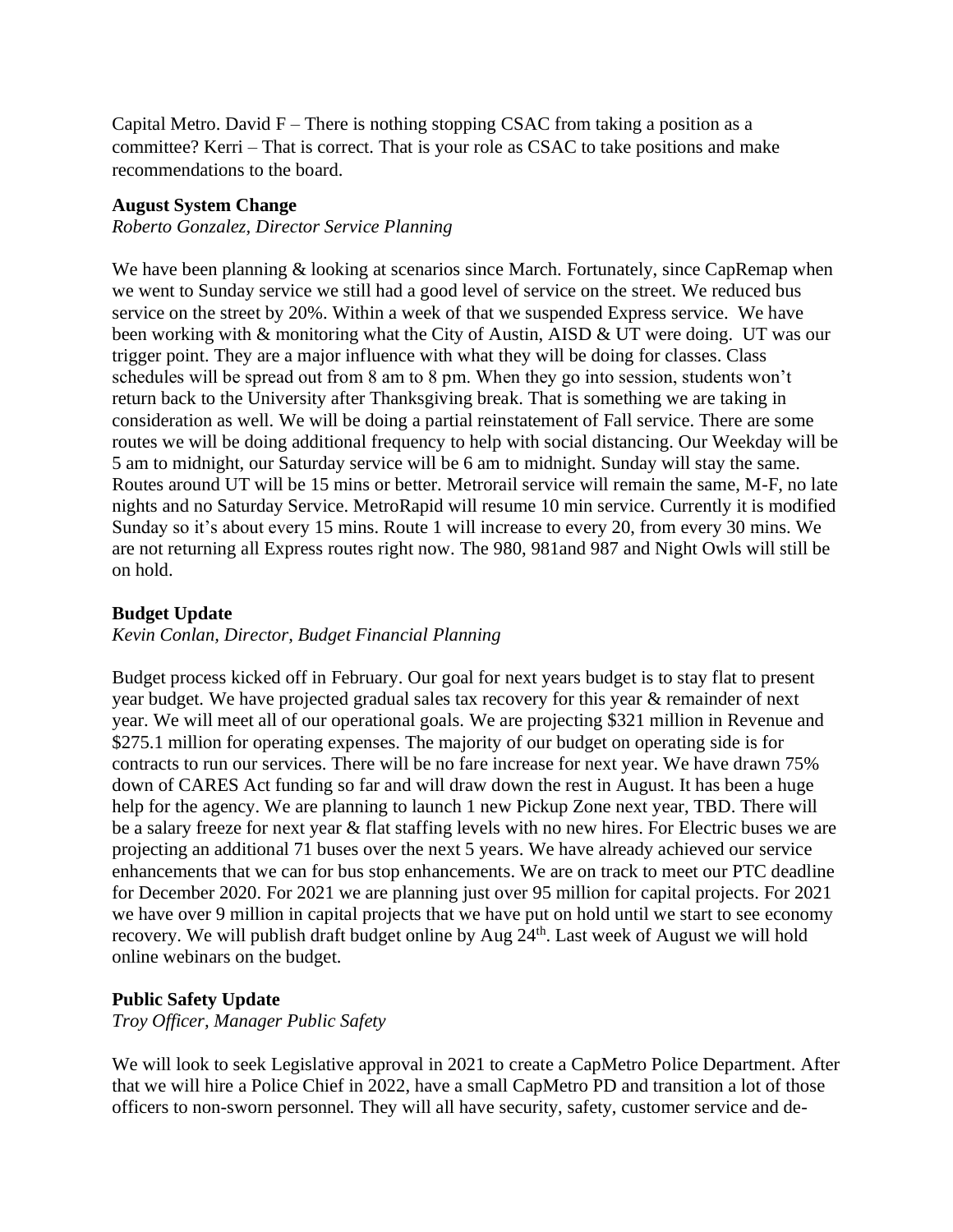escalation training. It will free up sworn staff to do things we need sworn staff to do. It will also increase our response time. For fiscal year 2021 reallocating 40% or 1.1M to non-sworn safety officer positions. We are looking at different models like San Diego, Denver, BART, and Portland. We will probably have a hybrid model. We have already started our own security dispatch. It allows us to be more efficient of our officers as well as leverage our technology. A week ago we did a soft opening on our customer safety reporting app that we monitor 24/7. Our goal for 2021 is to hire public safety personnel, supervisor and also a community intervention counselor to deal with our homeless or those dealing with mental health issues. David Foster – Have you given thought to any community engagement function beyond CSAC? Troy – This is still very early in the planning stage. Like every Metro project it will go thru the board, all our committees and it will be open. Best time for community input will be when we hire the analyst to see what the department will look like. What we laid out at this point is our desire to roadmap. David Foster – I think it would be good to check in with the community before you get to the road map so they can give some input. They can give some input on some of the qualifications on the people you want to hire. In general, I don't see anything wrong with this. The officers you have now are they getting paid the same hourly rate they get for APD or overtime rate? Troy – Neither, it is contracted off duty work at a rate that is less than the hourly rate they get from APD that is negotiated  $\&$  agreed upon. David Foster – When you said it is negotiated, who negotiated it that for them? Troy Officer – In order for officers to work off duty with outside employers, a single contract holder approaches the entity and they agree upon an hourly rate. APD has requirements an employer must meet & CapMetro has requirements the officer must meet. A rate is then negotiated and agreed upon. David Foster – You said something about having your own safety dispatch person in CM now? How did that come about? Troy – All our calls are generated internally from either operator or a dispatcher. Our dispatchers are so busy doing their dispatch for the buses that officers need as much information as possible to find the bus. By having a security dispatcher that is solely focused on getting info from bus operator & relaying it to the closest officer makes it more efficient & safer. David Foster – Who's property is the bus stops? Troy – You can always call 911 for any incident  $&$  I encourage that. The bus stops is the city's property but controlled by CapMetro. If you're at the immediate bus stop at an adjacent area it's controlled by CM. The problem is that people who cause problems know that they just have to go out a certain distance and is out of CM jurisdiction. Anytime you see something like that I encourage you to call 911.

#### **Customer Payment System Update**

*Jonathan Tanzer, Technology Systems Program Manager*

We want to upgrade CapMetro existing system to meet the customer payment vision that have been presented at the board. We want to increase contactless options. An example is with on board validators which will enable future all door boarding. We want to go to fast, easy, and equitable payment options for customers. We worked with our fare systems and strategy consultant to determine our overall customer payment strategy. This was done thru stakeholder meetings where we created a comprehensive analysis and review looking at what peer systems are doing. We looked at two options, a system integrator with a cost of \$18-\$20 million and take 24 to 36 months to implement. The other option was to upgrade our current system with Bytemark to be and integrate full account-based fare system. The budget was 2.5 to 4 million with a timeframe of 18 to 24 months. We are in the process to integrating the Pickup App with